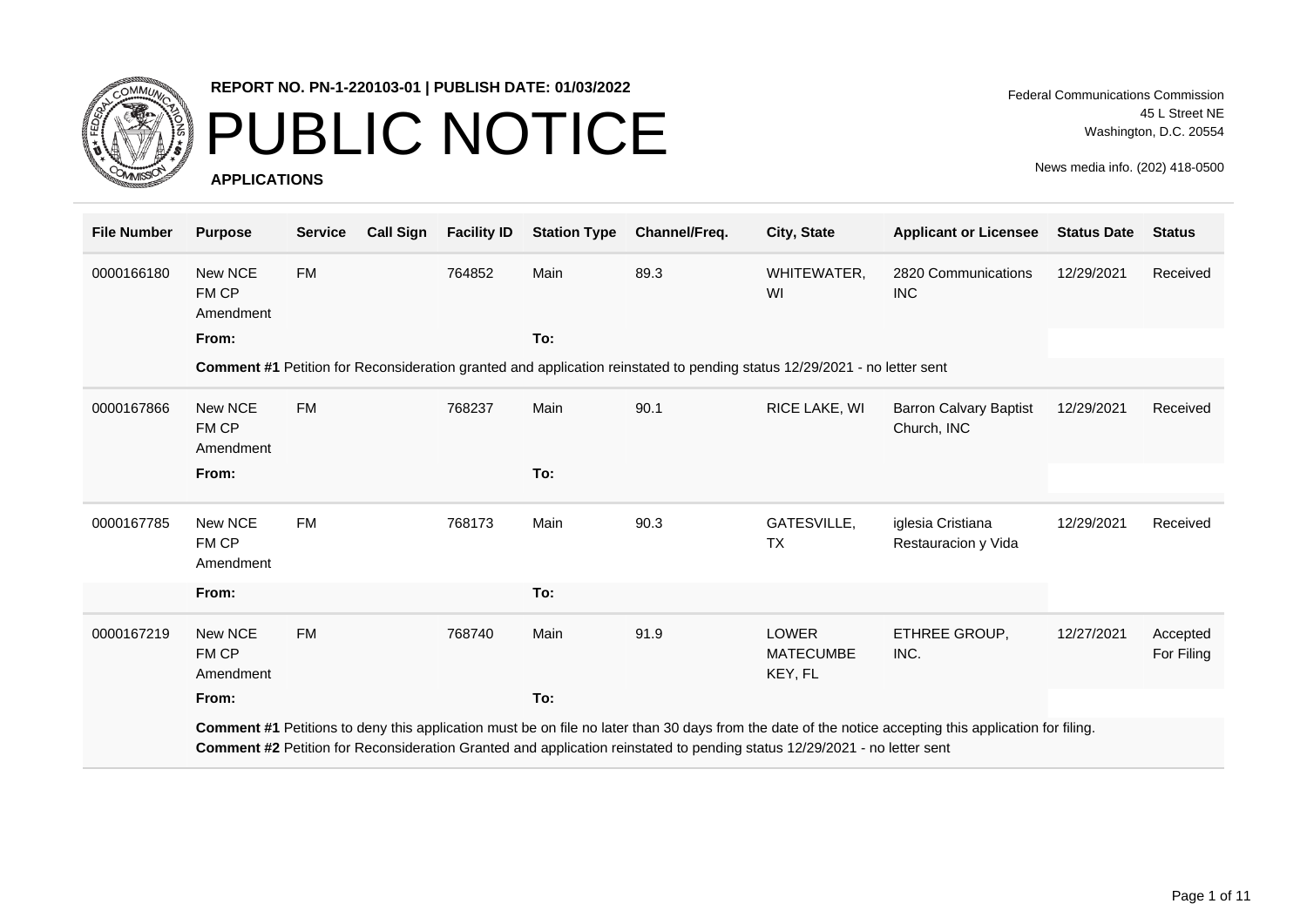

## PUBLIC NOTICE

**APPLICATIONS**

| <b>File Number</b> | <b>Purpose</b>                | <b>Service</b> | <b>Call Sign</b>   | <b>Facility ID</b> | <b>Station Type</b> | Channel/Freq.                                                                                                            | City, State                           | <b>Applicant or Licensee</b>                                                                                                                           | <b>Status Date</b> | <b>Status</b>          |
|--------------------|-------------------------------|----------------|--------------------|--------------------|---------------------|--------------------------------------------------------------------------------------------------------------------------|---------------------------------------|--------------------------------------------------------------------------------------------------------------------------------------------------------|--------------------|------------------------|
| 0000178115         | Minor<br>Modification         | <b>LPD</b>     | WNYX-<br>LD        | 29236              | Main                | 5                                                                                                                        | NEW YORK, NY                          | <b>NEW YORK</b><br><b>SPECTRUM</b><br><b>HOLDING</b><br>COMPANY, LLC                                                                                   | 12/29/2021         | Accepted<br>For Filing |
|                    | From:                         |                |                    |                    | To:                 |                                                                                                                          |                                       |                                                                                                                                                        |                    |                        |
| 0000166137         | New NCE<br>FM CP<br>Amendment | <b>FM</b>      |                    | 767364             | Main                | 91.5                                                                                                                     | NEW CASTLE,<br>IN                     | <b>Olivet Nazarene</b><br>University                                                                                                                   | 12/27/2021         | Accepted<br>For Filing |
|                    | From:                         |                |                    |                    | To:                 |                                                                                                                          |                                       |                                                                                                                                                        |                    |                        |
|                    |                               |                |                    |                    |                     | Comment #1 Petition for Reconsideration Granted and application reinstated to pending status 12/29/2021 - no letter sent |                                       | Comment #2 Petitions to deny this application must be on file no later than 30 days from the date of the notice accepting this application for filing. |                    |                        |
| 0000166180         | New NCE<br>FM CP<br>Amendment | <b>FM</b>      |                    | 764852             | Main                | 89.3                                                                                                                     | WHITEWATER,<br>WI                     | 2820 Communications<br><b>INC</b>                                                                                                                      | 12/29/2021         | Accepted<br>For Filing |
|                    | From:                         |                |                    |                    | To:                 |                                                                                                                          |                                       |                                                                                                                                                        |                    |                        |
|                    |                               |                |                    |                    |                     | Comment #2 Petition for Reconsideration granted and application reinstated to pending status 12/29/2021 - no letter sent |                                       | Comment #1 Petitions to deny this application must be on file no later than 30 days from the date of the notice accepting this application for filing. |                    |                        |
| 0000177860         | Minor<br>Modification         | <b>FM</b>      | KFAN-<br><b>FM</b> | 22671              | Main                | 107.9                                                                                                                    | <b>JOHNSON CITY</b><br>, <sub>T</sub> | <b>HILL COUNTRY</b><br><b>BROADCASTING, LLC</b>                                                                                                        | 12/23/2021         | Accepted<br>For Filing |
|                    | From:                         |                |                    |                    | To:                 |                                                                                                                          |                                       |                                                                                                                                                        |                    |                        |
| 0000165976         | New NCE<br>FM CP<br>Amendment | <b>FM</b>      |                    | 764243             | Main                | 90.7                                                                                                                     | MARLIN, TX                            | First Dallas Media, Inc.                                                                                                                               | 12/29/2021         | Received               |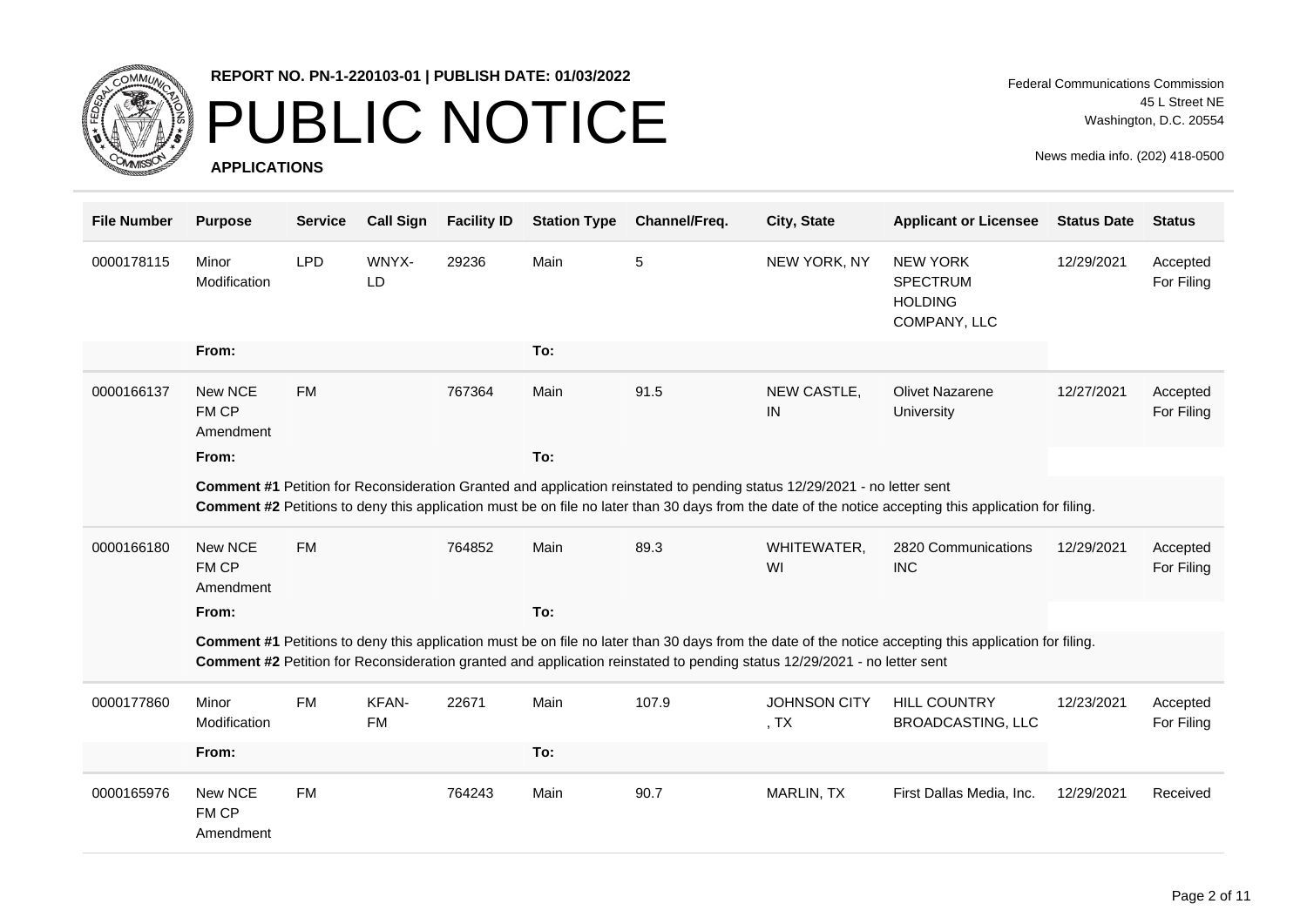

### PUBLIC NOTICE

**APPLICATIONS**

| <b>File Number</b> | <b>Purpose</b>                  | <b>Service</b> | <b>Call Sign</b>     | <b>Facility ID</b> | <b>Station Type</b> | Channel/Freq.                                                                                                            | City, State                | <b>Applicant or Licensee</b>                                                                                                                           | <b>Status Date</b> | <b>Status</b>          |
|--------------------|---------------------------------|----------------|----------------------|--------------------|---------------------|--------------------------------------------------------------------------------------------------------------------------|----------------------------|--------------------------------------------------------------------------------------------------------------------------------------------------------|--------------------|------------------------|
|                    | From:                           |                |                      |                    | To:                 |                                                                                                                          |                            |                                                                                                                                                        |                    |                        |
| 0000167383         | New NCE<br>FM CP<br>Amendment   | <b>FM</b>      |                      | 767889             | Main                | 89.5                                                                                                                     | NEPHI, UT                  | First Baptist Church of<br>Nephi                                                                                                                       | 12/28/2021         | Accepted<br>For Filing |
|                    | From:                           |                |                      |                    | To:                 |                                                                                                                          |                            |                                                                                                                                                        |                    |                        |
|                    |                                 |                |                      |                    |                     |                                                                                                                          |                            | Comment #1 Petitions to deny this application must be on file no later than 30 days from the date of the notice accepting this application for filing. |                    |                        |
| 0000178109         | Transfer of<br>Control          | <b>DTV</b>     | <b>WMOW</b>          | 81503              | Main                | 210.0                                                                                                                    | CRANDON, WI                | Wausau TV License<br>Company, LLC                                                                                                                      | 12/28/2021         | Accepted<br>For Filing |
|                    | From: Allen Media Holdings, LLC |                |                      |                    |                     | To: Allen Media Holdings II, LLC                                                                                         |                            |                                                                                                                                                        |                    |                        |
| 0000166176         | New NCE<br>FM CP<br>Amendment   | <b>FM</b>      |                      | 763575             | Main                | 90.5                                                                                                                     | CHARLESTON,<br>IL.         | 2820 Communications<br><b>INC</b>                                                                                                                      | 12/29/2021         | Received               |
|                    | From:                           |                |                      |                    | To:                 |                                                                                                                          |                            |                                                                                                                                                        |                    |                        |
|                    |                                 |                |                      |                    |                     | Comment #1 Petition for Reconsideration granted and application reinstated to pending status 12/29/2021 - no letter sent |                            |                                                                                                                                                        |                    |                        |
| 0000167299         | New NCE<br>FM CP<br>Amendment   | <b>FM</b>      |                      | 762237             | Main                | 88.3                                                                                                                     | <b>GRAND FORKS</b><br>, ND | <b>Bible Broadcasting</b><br>Network, Inc.                                                                                                             | 12/29/2021         | Received               |
|                    | From:                           |                |                      |                    | To:                 |                                                                                                                          |                            |                                                                                                                                                        |                    |                        |
| 0000177624         | License To<br>Cover             | <b>LPD</b>     | K <sub>25</sub> LY-D | 185738             | Main                | 25                                                                                                                       | FARGO, ND                  | <b>MAJOR MARKET</b><br><b>BROADCASTING OF</b><br>NORTH DAKOTA,<br>INC.                                                                                 | 12/21/2021         | Accepted<br>For Filing |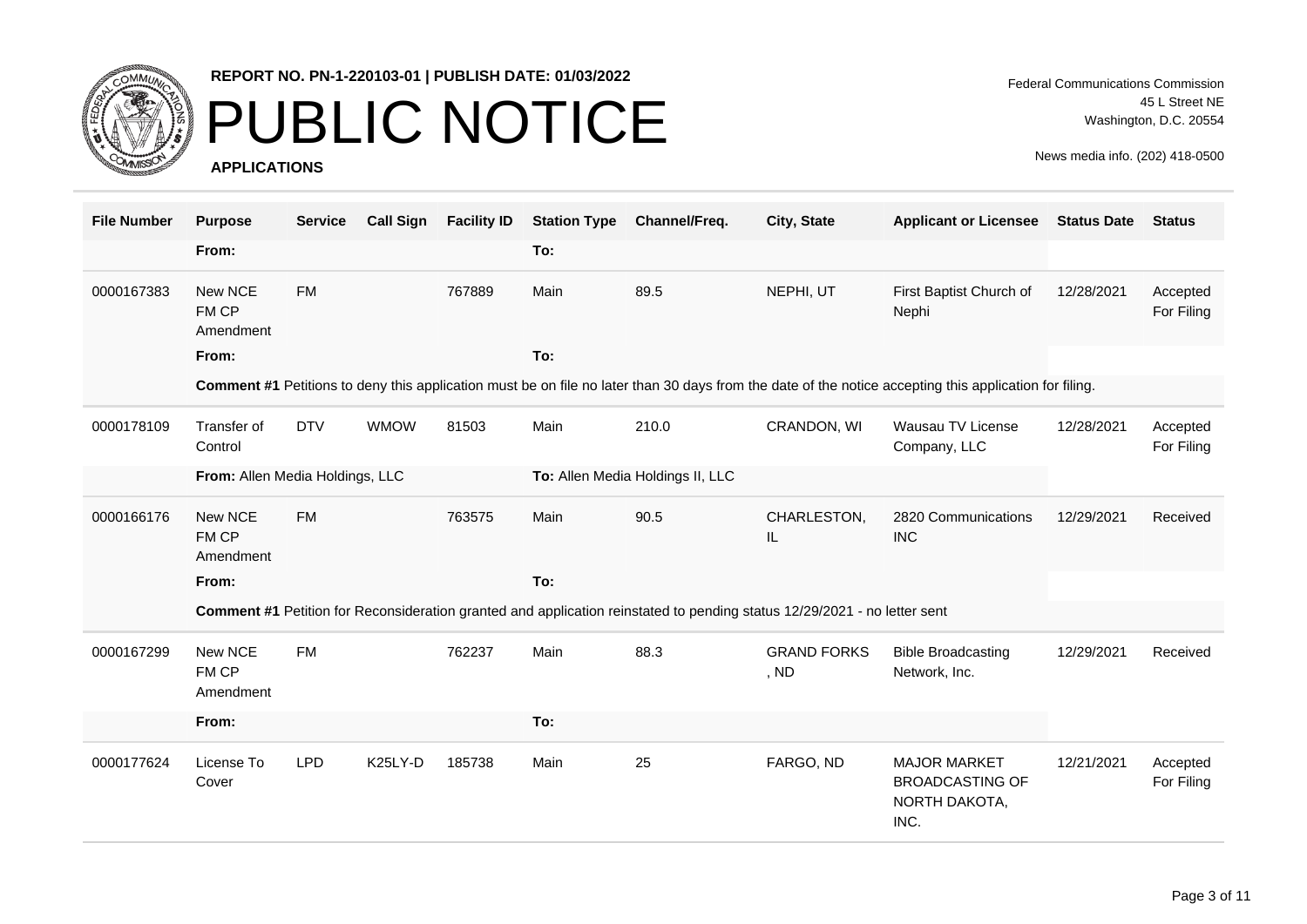

### PUBLIC NOTICE

**APPLICATIONS**

| <b>File Number</b> | <b>Purpose</b>                     | <b>Service</b> | <b>Call Sign</b>   | <b>Facility ID</b> | <b>Station Type</b> | Channel/Freq.                                                                                                            | City, State             | <b>Applicant or Licensee</b>                                                                                                                           | <b>Status Date</b> | <b>Status</b>          |
|--------------------|------------------------------------|----------------|--------------------|--------------------|---------------------|--------------------------------------------------------------------------------------------------------------------------|-------------------------|--------------------------------------------------------------------------------------------------------------------------------------------------------|--------------------|------------------------|
|                    | From:                              |                |                    |                    | To:                 |                                                                                                                          |                         |                                                                                                                                                        |                    |                        |
| 0000177915         | Minor<br>Modification<br>Amendment | <b>LPD</b>     | <b>W16EE-</b><br>D | 181854             |                     | 16                                                                                                                       | AUGUSTA, GA             | <b>Innovative Media</b><br>Technologies Inc.                                                                                                           | 12/29/2021         | Received               |
|                    | From:                              |                |                    |                    | To:                 |                                                                                                                          |                         |                                                                                                                                                        |                    |                        |
| 0000166179         | New NCE<br>FM CP<br>Amendment      | <b>FM</b>      |                    | 763577             | Main                | 88.3                                                                                                                     | KEWANEE, IL             | 2820 Communications<br><b>INC</b>                                                                                                                      | 12/29/2021         | Accepted<br>For Filing |
|                    | From:                              |                |                    |                    | To:                 |                                                                                                                          |                         |                                                                                                                                                        |                    |                        |
|                    |                                    |                |                    |                    |                     | Comment #2 Petition for Reconsideration Granted and application reinstated to pending status 12/29/2021 - no letter sent |                         | Comment #1 Petitions to deny this application must be on file no later than 30 days from the date of the notice accepting this application for filing. |                    |                        |
| 0000178215         | Renewal of<br>License              | <b>FM</b>      | WJSC-<br><b>FM</b> | 6121               | Main                | 90.7                                                                                                                     | JOHNSON, VT             | <b>BOARD OF</b><br>TRUSTEES,<br><b>VERMONT STATE</b><br><b>COLLEGES</b>                                                                                | 12/29/2021         | Accepted<br>For Filing |
|                    | From:                              |                |                    |                    | To:                 |                                                                                                                          |                         |                                                                                                                                                        |                    |                        |
| 0000165987         | New NCE<br>FM CP<br>Amendment      | <b>FM</b>      |                    | 764244             | Main                | 91.9                                                                                                                     | SHINER, TX              | First Dallas Media, Inc.                                                                                                                               | 12/29/2021         | Received               |
|                    | From:                              |                |                    |                    | To:                 |                                                                                                                          |                         |                                                                                                                                                        |                    |                        |
| 0000178193         | Minor<br>Modification              | <b>LPD</b>     | K17LV-D            | 188800             | Main                | 17                                                                                                                       | PARAGOULD,<br><b>AR</b> | Lowcountry 34 Media,<br><b>LLC</b>                                                                                                                     | 12/29/2021         | Accepted<br>For Filing |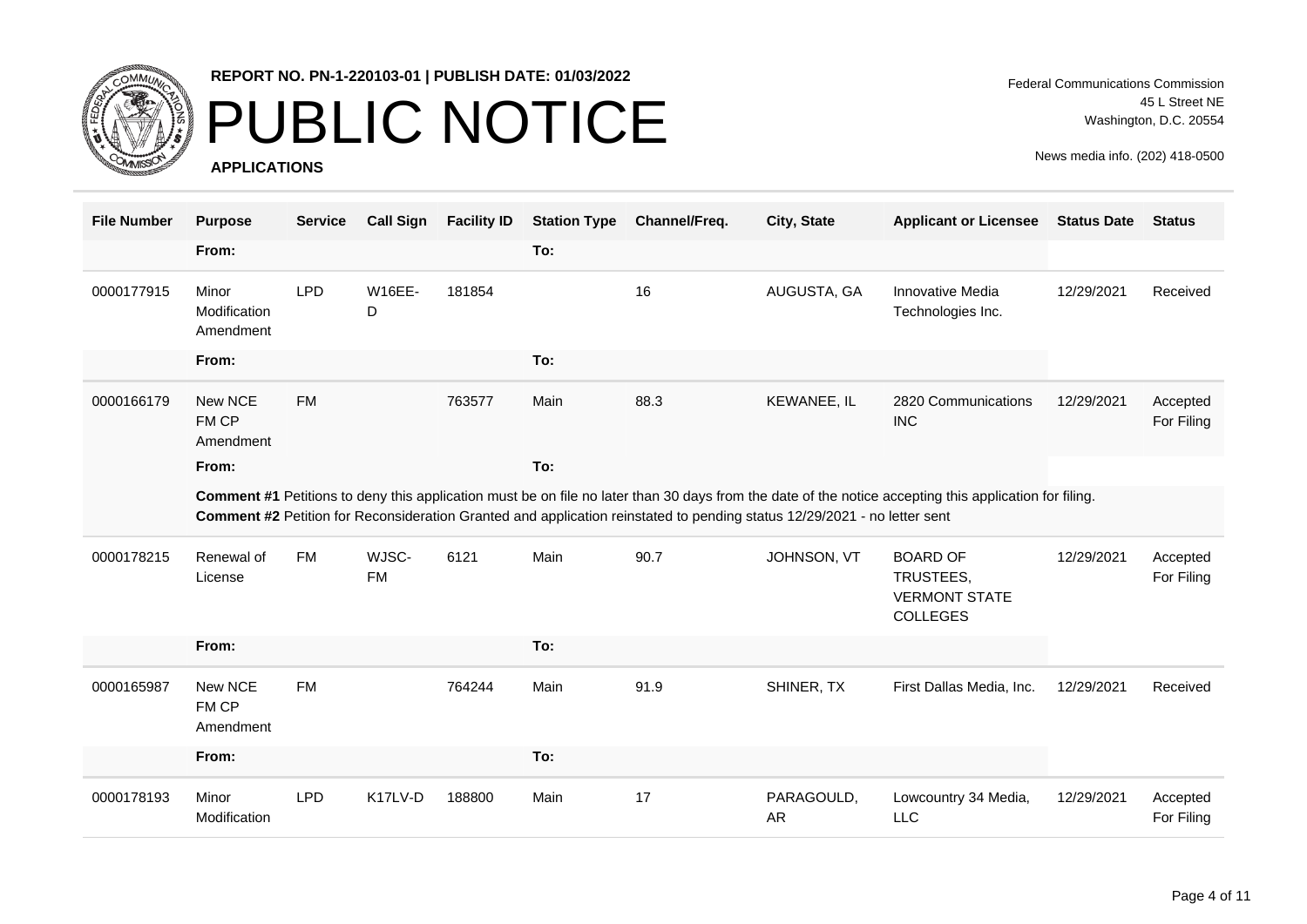

## PUBLIC NOTICE

**APPLICATIONS**

Federal Communications Commission 45 L Street NE Washington, D.C. 20554

| <b>File Number</b> | <b>Purpose</b>                  | <b>Service</b> | <b>Call Sign</b> | <b>Facility ID</b> | <b>Station Type</b> | Channel/Freq.                     | City, State                | <b>Applicant or Licensee</b>                                                                                                                           | <b>Status Date</b> | <b>Status</b>          |
|--------------------|---------------------------------|----------------|------------------|--------------------|---------------------|-----------------------------------|----------------------------|--------------------------------------------------------------------------------------------------------------------------------------------------------|--------------------|------------------------|
|                    | From:                           |                |                  |                    | To:                 |                                   |                            |                                                                                                                                                        |                    |                        |
| 0000178148         | Transfer of<br>Control          | <b>DTV</b>     | <b>KWWL</b>      | 593                | Main                | 174.0                             | WATERLOO, IA               | Cedar-Rapids TV<br>License Company,<br><b>LLC</b>                                                                                                      | 12/29/2021         | Accepted<br>For Filing |
|                    | From: Allen Media Holdings, LLC |                |                  |                    |                     | To: Allen Media Holdings II, LLC  |                            |                                                                                                                                                        |                    |                        |
| 0000178124         | Transfer of<br>Control          | <b>DTV</b>     | <b>WXOW</b>      | 64549              | Main                | 554.0                             | LA CROSSE, WI              | La Crosse TV License<br>Company, LLC                                                                                                                   | 12/29/2021         | Accepted<br>For Filing |
|                    | From: Allen Media Holdings, LLC |                |                  |                    |                     | To: Allen Media Holdings, II, LLC |                            |                                                                                                                                                        |                    |                        |
| 0000167636         | New NCE<br>FM CP<br>Amendment   | <b>FM</b>      |                  | 767340             | Main                | 91.9                              | SUSANVILLE,<br>CA          | <b>Highland Baptist</b><br>Church                                                                                                                      | 12/28/2021         | Accepted<br>For Filing |
|                    | From:                           |                |                  |                    | To:                 |                                   |                            |                                                                                                                                                        |                    |                        |
|                    |                                 |                |                  |                    |                     |                                   |                            | Comment #1 Petitions to deny this application must be on file no later than 30 days from the date of the notice accepting this application for filing. |                    |                        |
| 0000178203         | Minor<br>Modification           | <b>LPD</b>     | K21LB-D          | 185411             | Main                | 21                                | LINCOLN CITY,<br><b>OR</b> | Innovative Media<br>Technologies                                                                                                                       | 12/29/2021         | Accepted<br>For Filing |
|                    | From:                           |                |                  |                    | To:                 |                                   |                            |                                                                                                                                                        |                    |                        |
| 0000178198         | License To<br>Cover             | <b>LPD</b>     | K21OQ-<br>D      | 130399             | Main                | 21                                | LUFKIN, TX                 | <b>HISPANIC FAMILY</b><br><b>CHRISTIAN</b><br>NETWORK, INC.                                                                                            | 12/29/2021         | Accepted<br>For Filing |
|                    | From:                           |                |                  |                    | To:                 |                                   |                            |                                                                                                                                                        |                    |                        |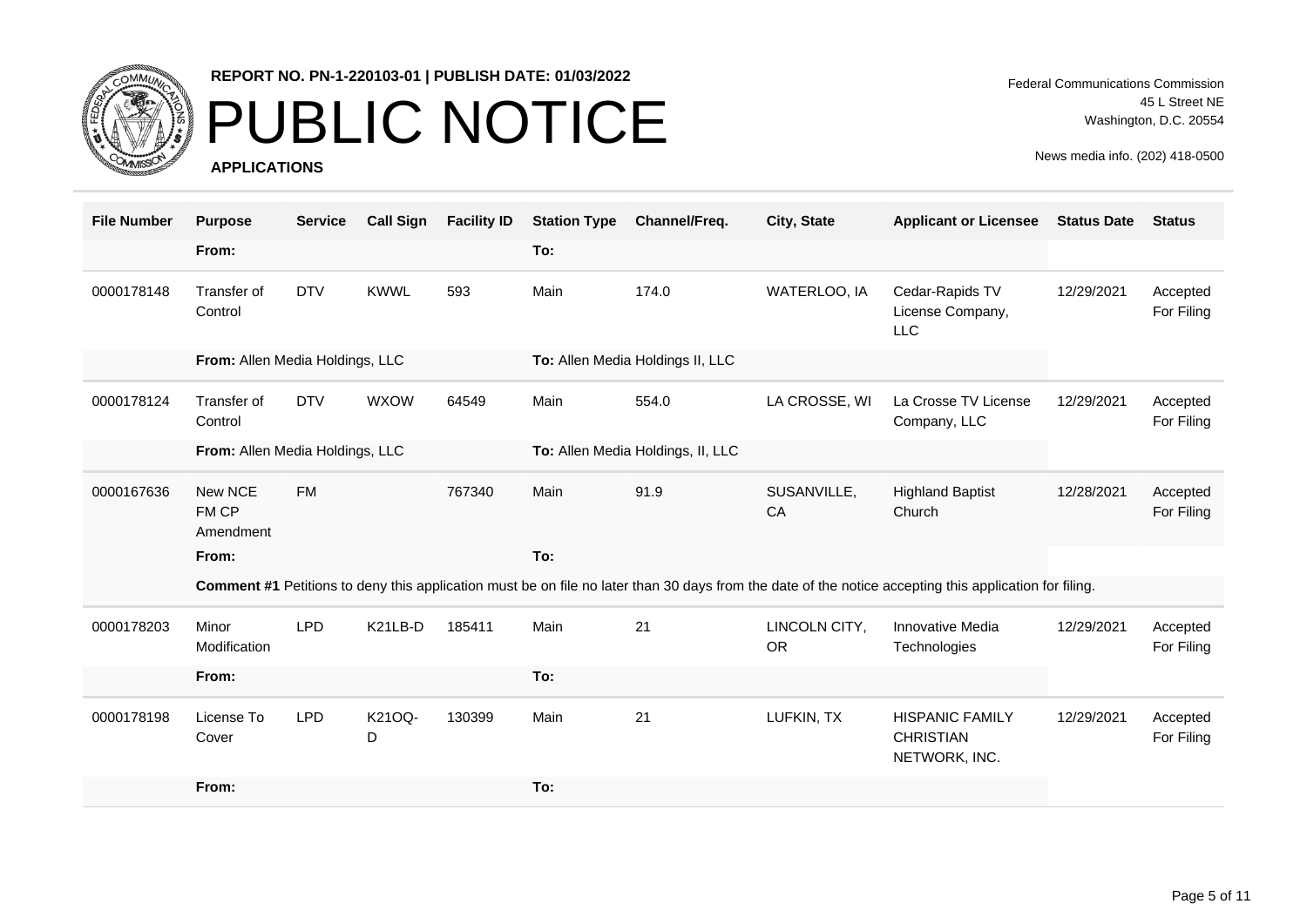

### PUBLIC NOTICE

**APPLICATIONS**

Federal Communications Commission 45 L Street NE Washington, D.C. 20554

| <b>File Number</b> | <b>Purpose</b>                  | <b>Service</b> | <b>Call Sign</b> | <b>Facility ID</b> | <b>Station Type</b> | Channel/Freq.                    | City, State        | <b>Applicant or Licensee</b>                                                                                                                                             | <b>Status Date</b> | <b>Status</b>          |
|--------------------|---------------------------------|----------------|------------------|--------------------|---------------------|----------------------------------|--------------------|--------------------------------------------------------------------------------------------------------------------------------------------------------------------------|--------------------|------------------------|
| 0000167428         | New NCE<br>FM CP<br>Amendment   | <b>FM</b>      |                  | 766980             | Main                | 90.1                             | ROCHESTER,<br>IN   | Liberty Baptist Church                                                                                                                                                   | 12/29/2021         | Received               |
|                    | From:                           |                |                  |                    | To:                 |                                  |                    |                                                                                                                                                                          |                    |                        |
| 0000178152         | License To<br>Cover             | <b>LPD</b>     | WWIW-<br>LD      | 70113              | Main                | 782.0                            | RALEIGH, NC        | WORD OF GOD<br>FELLOWSHIP, INC.                                                                                                                                          | 12/29/2021         | Accepted<br>For Filing |
|                    | From:                           |                |                  |                    | To:                 |                                  |                    |                                                                                                                                                                          |                    |                        |
| 0000167698         | New NCE<br>FM CP<br>Amendment   | <b>FM</b>      |                  | 768889             | Main                | 88.5                             | WINSLOW, AR        | <b>IGLESIA CUIDAD DE</b><br><b>REFUGIO Y</b><br><b>RESTAURACION INC</b><br>Doing Business As:<br><b>IGLESIA CUIDAD DE</b><br><b>REFUGIO Y</b><br><b>RESTAURACION INC</b> | 12/28/2021         | Accepted<br>For Filing |
|                    | From:                           |                |                  |                    | To:                 |                                  |                    |                                                                                                                                                                          |                    |                        |
|                    |                                 |                |                  |                    |                     |                                  |                    | Comment #1 Petitions to deny this application must be on file no later than 30 days from the date of the notice accepting this application for filing.                   |                    |                        |
| 0000178156         | Transfer of<br>Control          | <b>DTV</b>     | <b>WREX</b>      | 73940              | Main                | 210.0                            | ROCKFORD, IL       | <b>Rockford TV License</b><br>Company, LLC                                                                                                                               | 12/29/2021         | Accepted<br>For Filing |
|                    | From: Allen Media Holdings, LLC |                |                  |                    |                     | To: Allen Media Holdings II, LLC |                    |                                                                                                                                                                          |                    |                        |
| 0000178210         | Renewal of<br>License           | <b>FM</b>      | <b>WWLR</b>      | 6123               | Main                | 91.5                             | LYNDONVILLE,<br>VT | <b>BOARD OF</b><br>TRUSTEES,<br><b>VERMONT STATE</b><br><b>COLLEGES</b>                                                                                                  | 12/29/2021         | Accepted<br>For Filing |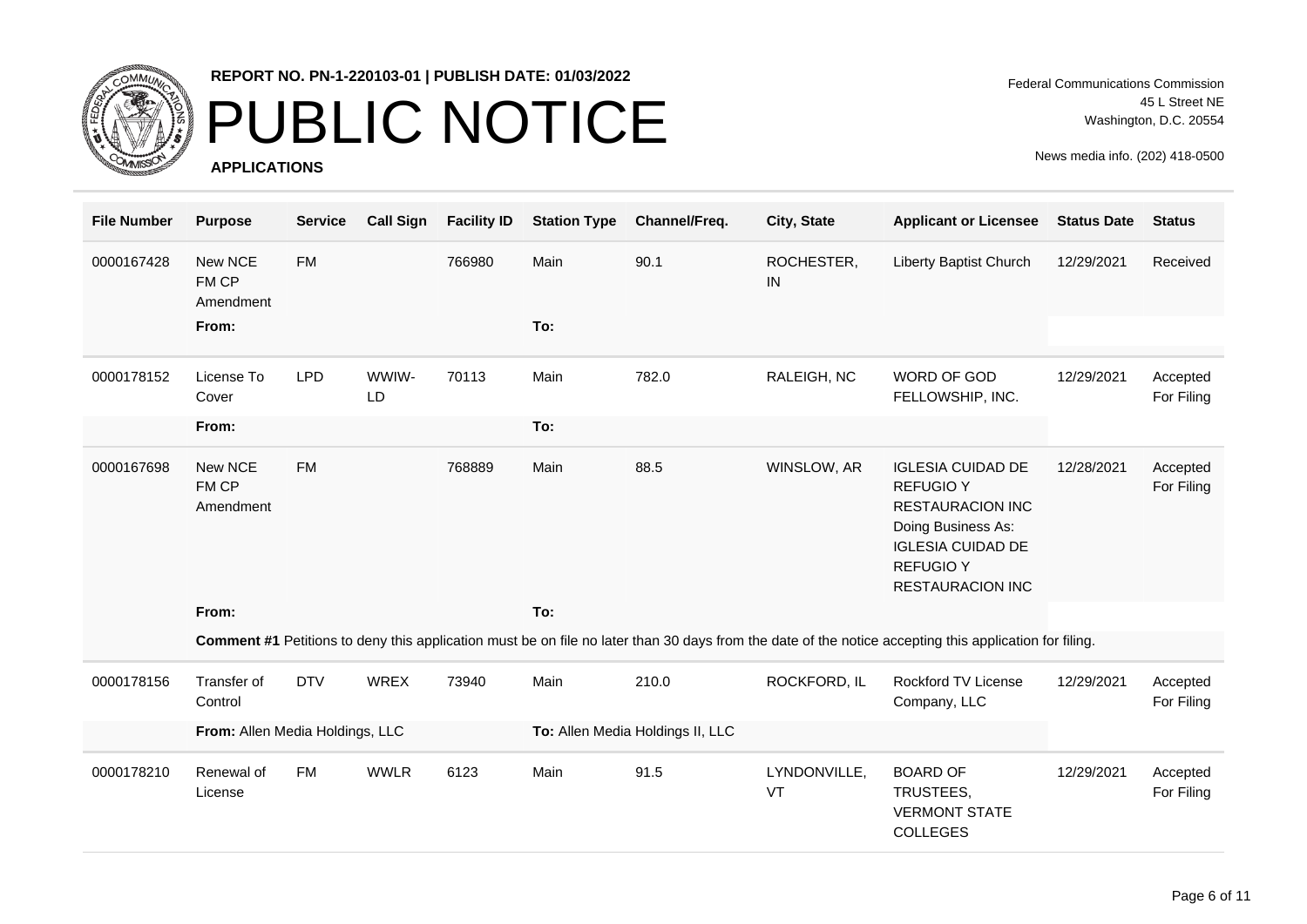

## PUBLIC NOTICE

**APPLICATIONS**

| <b>File Number</b> | <b>Purpose</b>                | <b>Service</b> | <b>Call Sign</b> | <b>Facility ID</b> | <b>Station Type</b> | Channel/Freq. | City, State                 | <b>Applicant or Licensee</b>                                                                                                                           | <b>Status Date</b> | <b>Status</b>          |
|--------------------|-------------------------------|----------------|------------------|--------------------|---------------------|---------------|-----------------------------|--------------------------------------------------------------------------------------------------------------------------------------------------------|--------------------|------------------------|
|                    | From:                         |                |                  |                    | To:                 |               |                             |                                                                                                                                                        |                    |                        |
| 0000167622         | New NCE<br>FM CP<br>Amendment | <b>FM</b>      |                  | 767099             | Main                | 88.3          | <b>BONNERS</b><br>FERRY, ID | <b>Bonners Ferry Baptist</b><br>Church                                                                                                                 | 12/28/2021         | Accepted<br>For Filing |
|                    | From:                         |                |                  |                    | To:                 |               |                             |                                                                                                                                                        |                    |                        |
|                    |                               |                |                  |                    |                     |               |                             | Comment #1 Petitions to deny this application must be on file no later than 30 days from the date of the notice accepting this application for filing. |                    |                        |
| 0000167301         | New NCE<br>FM CP<br>Amendment | <b>FM</b>      |                  | 767100             | Main                | 90.3          | CHAMBERS, AZ                | <b>Chambers Baptist</b><br>Church                                                                                                                      | 12/28/2021         | Accepted<br>For Filing |
|                    | From:                         |                |                  |                    | To:                 |               |                             |                                                                                                                                                        |                    |                        |
|                    |                               |                |                  |                    |                     |               |                             | Comment #1 Petitions to deny this application must be on file no later than 30 days from the date of the notice accepting this application for filing. |                    |                        |
| 0000178083         | Minor<br>Modification         | <b>FM</b>      | <b>WBKY</b>      | 39625              | Main                | 95.9          | PORTAGE, WI                 | <b>MAGNUM</b><br>COMMUNICATIONS,<br>INC.                                                                                                               | 12/28/2021         | Accepted<br>For Filing |
|                    | From:                         |                |                  |                    | To:                 |               |                             |                                                                                                                                                        |                    |                        |
| 0000178201         | Transfer of<br>Control        | AM             | <b>WENA</b>      | 61257              | Main                | 1330.0        | YAUCO, PR                   | <b>SOUTHERN</b><br><b>BROADCASTING</b><br>CORPORATION                                                                                                  | 12/29/2021         | Accepted<br>For Filing |
|                    | From: Nephtali Rodriguez      |                |                  |                    | To:                 |               |                             |                                                                                                                                                        |                    |                        |
| 0000166179         | New NCE<br>FM CP<br>Amendment | <b>FM</b>      |                  | 763577             | Main                | 88.3          | KEWANEE, IL                 | 2820 Communications<br><b>INC</b>                                                                                                                      | 12/29/2021         | Received               |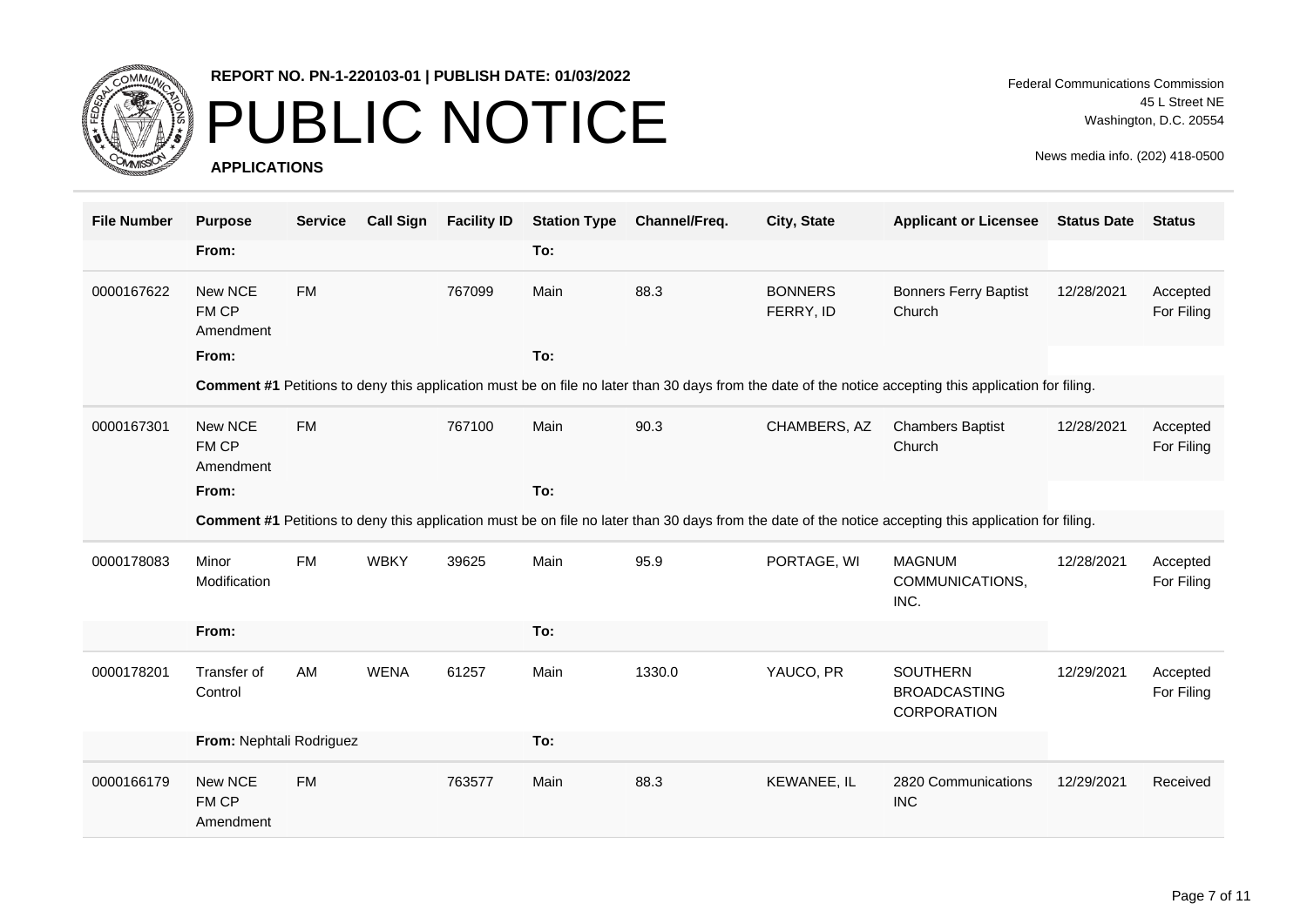

### PUBLIC NOTICE

**APPLICATIONS**

Federal Communications Commission 45 L Street NE Washington, D.C. 20554

| <b>File Number</b> | <b>Purpose</b><br>From:       | <b>Service</b> | <b>Call Sign</b> | <b>Facility ID</b> | <b>Station Type</b><br>To: | Channel/Freq.                                                                                                            | City, State               | <b>Applicant or Licensee</b>                                               | <b>Status Date</b> | <b>Status</b>          |
|--------------------|-------------------------------|----------------|------------------|--------------------|----------------------------|--------------------------------------------------------------------------------------------------------------------------|---------------------------|----------------------------------------------------------------------------|--------------------|------------------------|
|                    |                               |                |                  |                    |                            | Comment #1 Petition for Reconsideration Granted and application reinstated to pending status 12/29/2021 - no letter sent |                           |                                                                            |                    |                        |
| 0000165973         | New NCE<br>FM CP<br>Amendment | <b>FM</b>      |                  | 763726             | Main                       | 90.7                                                                                                                     | GOLINDA, TX               | First Dallas Media, Inc.                                                   | 12/29/2021         | Received               |
|                    | From:                         |                |                  |                    | To:                        |                                                                                                                          |                           |                                                                            |                    |                        |
| 0000178227         | Minor<br>Modification         | <b>LPD</b>     | KUHD-<br>LD      | 67963              | Main                       | 656.0                                                                                                                    | CAMARILLO, CA             | Obidia Porras                                                              | 12/29/2021         | Accepted<br>For Filing |
|                    | From:                         |                |                  |                    | To:                        |                                                                                                                          |                           |                                                                            |                    |                        |
| 0000178224         | Minor<br>Modification         | <b>LPD</b>     | WPVS-<br>LP      | 67976              | Main                       | 9                                                                                                                        | MILWAUKEE,<br>WI          | <b>POLNET</b><br>COMMUNICATIONS,<br>LTD.                                   | 12/29/2021         | Accepted<br>For Filing |
|                    | From:                         |                |                  |                    | To:                        |                                                                                                                          |                           |                                                                            |                    |                        |
| 0000178116         | Minor<br>Modification         | <b>LPD</b>     | WNXY-<br>LD      | 29233              | Main                       | 10                                                                                                                       | NEW YORK, NY              | <b>NEW YORK</b><br><b>SPECTRUM</b><br><b>HOLDING COMPANY</b><br><b>LLC</b> | 12/29/2021         | Accepted<br>For Filing |
|                    | From:                         |                |                  |                    | To:                        |                                                                                                                          |                           |                                                                            |                    |                        |
| 0000167318         | New NCE<br>FM CP<br>Amendment | <b>FM</b>      |                  | 767296             | Main                       | 89.3                                                                                                                     | <b>GEORGETOWN</b><br>, CO | Cheyenne<br>Broadcasting<br>Foundation, Inc.                               | 12/29/2021         | Received               |
|                    | From:                         |                |                  |                    | To:                        |                                                                                                                          |                           |                                                                            |                    |                        |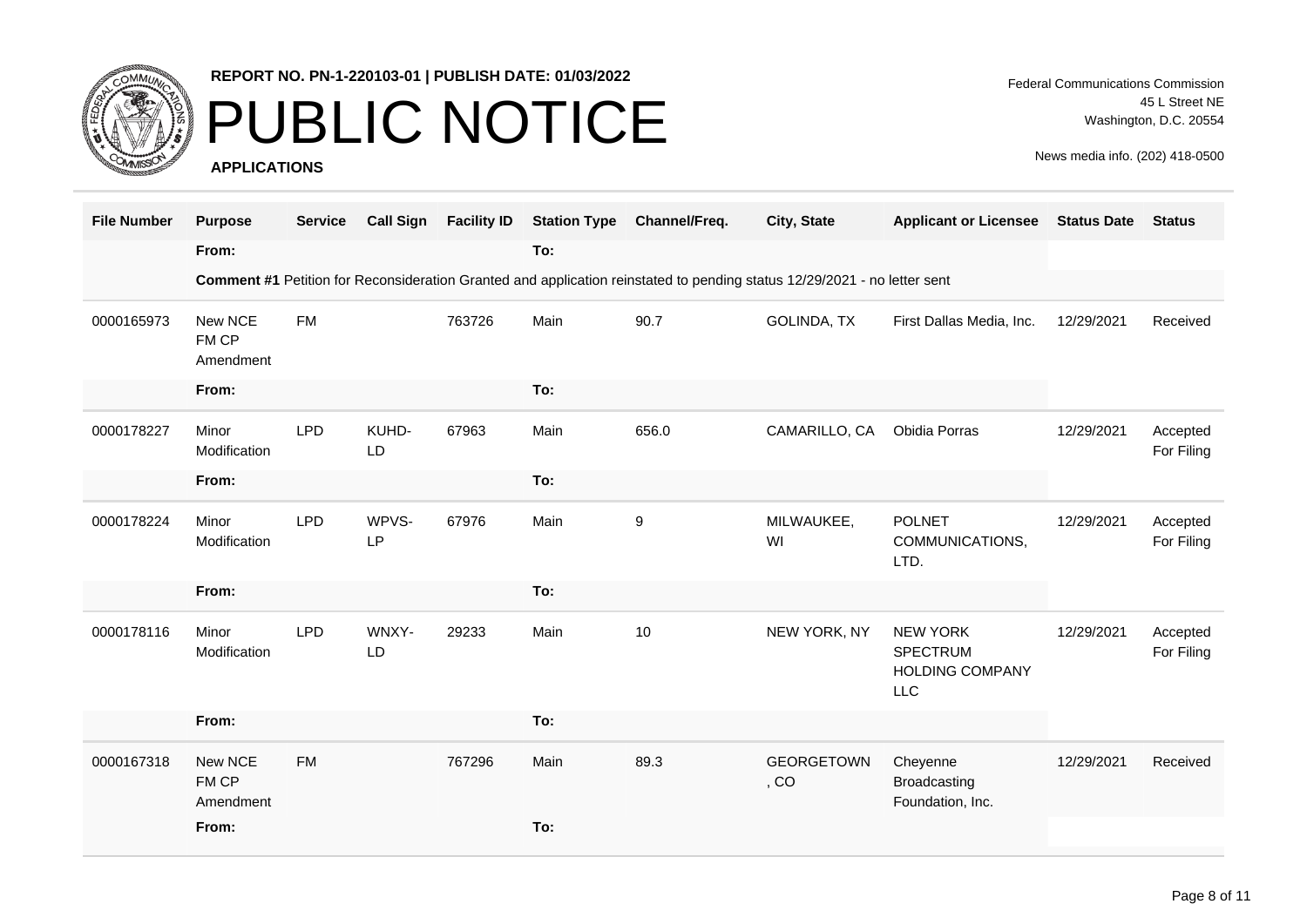

### PUBLIC NOTICE

**APPLICATIONS**

| <b>File Number</b> | <b>Purpose</b>                  | <b>Service</b> | <b>Call Sign</b> | <b>Facility ID</b> | <b>Station Type</b> | Channel/Freq.                                                                                                            | City, State                                                                                                                                            | <b>Applicant or Licensee</b>                                                                                                                           | <b>Status Date</b> | <b>Status</b>          |
|--------------------|---------------------------------|----------------|------------------|--------------------|---------------------|--------------------------------------------------------------------------------------------------------------------------|--------------------------------------------------------------------------------------------------------------------------------------------------------|--------------------------------------------------------------------------------------------------------------------------------------------------------|--------------------|------------------------|
| 0000166853         | New NCE<br>FM CP<br>Amendment   | <b>FM</b>      |                  | 762161             | Main                | 90.7                                                                                                                     | Rice Lake, WI                                                                                                                                          | State of Wisconsin<br>Educational<br><b>Communications Board</b>                                                                                       | 12/29/2021         | Received               |
|                    | From:                           |                |                  |                    | To:                 |                                                                                                                          |                                                                                                                                                        |                                                                                                                                                        |                    |                        |
| 0000167806         | New NCE<br>FM CP                | <b>FM</b>      |                  | 766240             | Main                | 90.7                                                                                                                     | Moyie Springs,<br>ID                                                                                                                                   | Upper Columbia<br>Corporation of<br>Seventh-day<br><b>Adventists</b>                                                                                   | 11/09/2021         | Accepted<br>For Filing |
|                    | From:                           |                |                  |                    | To:                 |                                                                                                                          |                                                                                                                                                        |                                                                                                                                                        |                    |                        |
|                    |                                 |                |                  |                    |                     |                                                                                                                          | Comment #1 Petitions to deny this application must be on file no later than 30 days from the date of the notice accepting this application for filing. |                                                                                                                                                        |                    |                        |
| 0000178159         | Transfer of<br>Control          | <b>DTV</b>     | <b>WKOW</b>      | 64545              | Main                | 542.0                                                                                                                    | MADISON, WI                                                                                                                                            | Madison TV License<br>Company, LLC                                                                                                                     | 12/29/2021         | Accepted<br>For Filing |
|                    | From: Allen Media Holdings, LLC |                |                  |                    |                     | To: Allen Media Holdings II, LLC                                                                                         |                                                                                                                                                        |                                                                                                                                                        |                    |                        |
| 0000176846         | License To<br>Cover             | <b>FX</b>      | <b>K226BU</b>    | 156607             |                     | 93.1                                                                                                                     | ASPEN, CO                                                                                                                                              | <b>BS&amp;T WIRELESS,</b><br>INC.                                                                                                                      | 12/06/2021         | Accepted<br>For Filing |
|                    | From:                           |                |                  |                    | To:                 |                                                                                                                          |                                                                                                                                                        |                                                                                                                                                        |                    |                        |
| 0000166176         | New NCE<br>FM CP<br>Amendment   | <b>FM</b>      |                  | 763575             | Main                | 90.5                                                                                                                     | CHARLESTON,<br>IL                                                                                                                                      | 2820 Communications<br><b>INC</b>                                                                                                                      | 12/29/2021         | Accepted<br>For Filing |
|                    | From:                           |                |                  |                    | To:                 |                                                                                                                          |                                                                                                                                                        |                                                                                                                                                        |                    |                        |
|                    |                                 |                |                  |                    |                     | Comment #2 Petition for Reconsideration granted and application reinstated to pending status 12/29/2021 - no letter sent |                                                                                                                                                        | Comment #1 Petitions to deny this application must be on file no later than 30 days from the date of the notice accepting this application for filing. |                    |                        |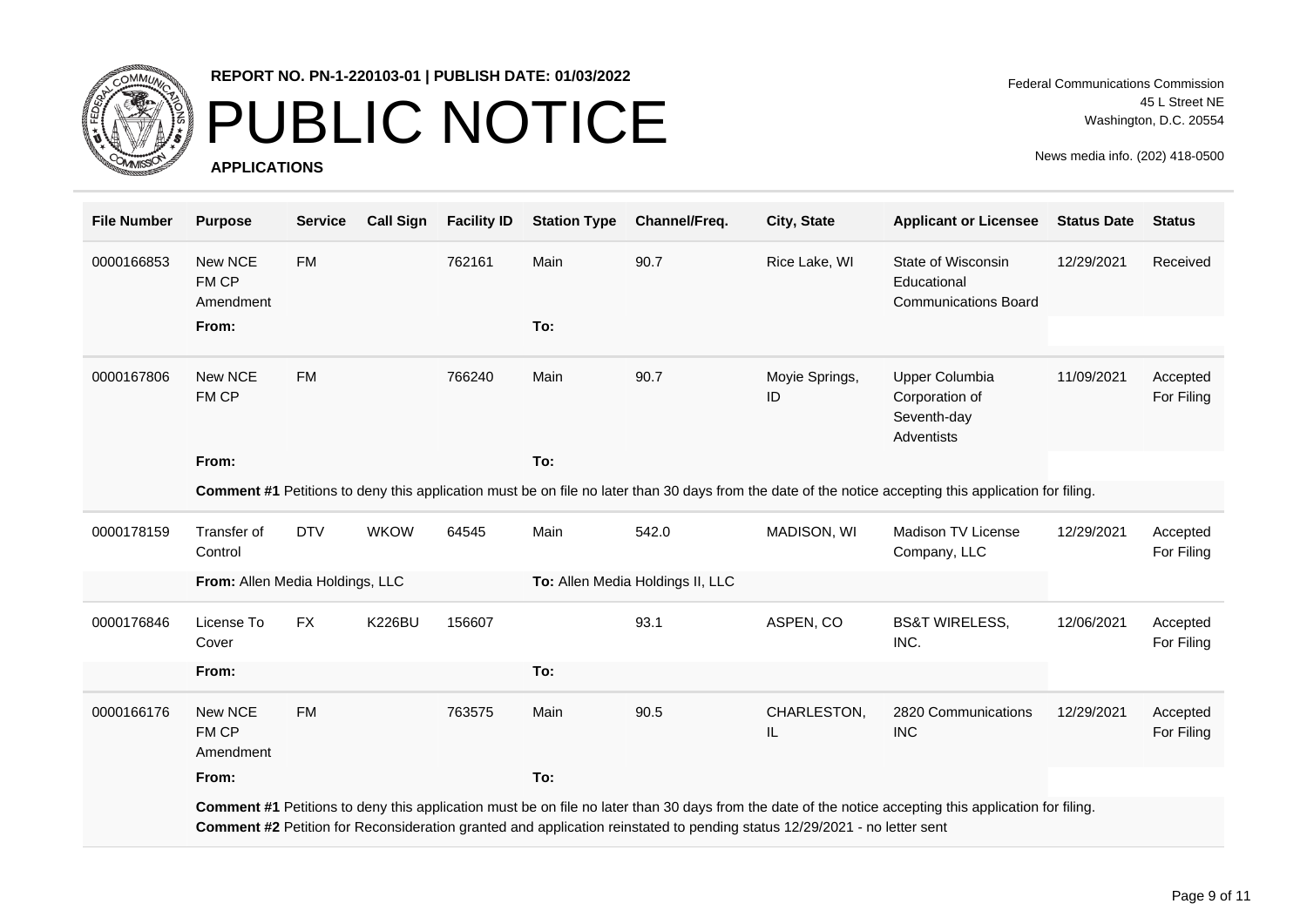

# PUBLIC NOTICE

**APPLICATIONS**

Federal Communications Commission 45 L Street NE Washington, D.C. 20554

| <b>File Number</b> | <b>Purpose</b>                  | <b>Service</b> | <b>Call Sign</b>   | <b>Facility ID</b> | <b>Station Type</b> | Channel/Freq.                                                                                                            | City, State         | <b>Applicant or Licensee</b>                                                                                                                           | <b>Status Date</b> | <b>Status</b>          |
|--------------------|---------------------------------|----------------|--------------------|--------------------|---------------------|--------------------------------------------------------------------------------------------------------------------------|---------------------|--------------------------------------------------------------------------------------------------------------------------------------------------------|--------------------|------------------------|
| 0000178129         | License To<br>Cover             | <b>DCA</b>     | WJSJ-<br><b>CD</b> | 29292              | Main                | 28                                                                                                                       | INDIANAPOLIS,<br>IN | 5GTV LLC                                                                                                                                               | 12/29/2021         | Accepted<br>For Filing |
|                    | From:                           |                |                    |                    | To:                 |                                                                                                                          |                     |                                                                                                                                                        |                    |                        |
| 0000178125         | Transfer of<br>Control          | <b>DTV</b>     | <b>WQOW</b>        | 64550              | Main                | 536.0                                                                                                                    | EAU CLAIRE, WI      | La Crosse TV License<br>Company, LLC                                                                                                                   | 12/29/2021         | Accepted<br>For Filing |
|                    | From: Allen Media Holdings, LLC |                |                    |                    |                     | To: Allen Media Holdings, II, LLC                                                                                        |                     |                                                                                                                                                        |                    |                        |
| 0000166853         | New NCE<br>FM CP<br>Amendment   | <b>FM</b>      |                    | 762161             | Main                | 90.1                                                                                                                     | Rice Lake, WI       | State of Wisconsin<br>Educational<br><b>Communications Board</b>                                                                                       | 12/29/2021         | Received               |
|                    | From:                           |                |                    |                    | To:                 |                                                                                                                          |                     |                                                                                                                                                        |                    |                        |
| 0000166180         | New NCE<br>FM CP<br>Amendment   | <b>FM</b>      |                    | 764852             | Main                | 89.3                                                                                                                     | WHITEWATER,<br>WI   | 2820 Communications<br><b>INC</b>                                                                                                                      | 12/29/2021         | Received               |
|                    | From:                           |                |                    |                    | To:                 |                                                                                                                          |                     |                                                                                                                                                        |                    |                        |
|                    |                                 |                |                    |                    |                     | Comment #2 Petition for Reconsideration granted and application reinstated to pending status 12/29/2021 - no letter sent |                     | Comment #1 Petitions to deny this application must be on file no later than 30 days from the date of the notice accepting this application for filing. |                    |                        |
| 0000167334         | New NCE<br>FM CP<br>Amendment   | <b>FM</b>      |                    | 768664             | Main                | 88.1                                                                                                                     | LARAMIE, WY         | <b>Cedar Cove</b><br>Broadcasting, Inc.                                                                                                                | 12/29/2021         | Received               |
|                    | From:                           |                |                    |                    | To:                 |                                                                                                                          |                     |                                                                                                                                                        |                    |                        |
|                    |                                 |                |                    |                    |                     |                                                                                                                          |                     | Comment #1 Petitions to deny this application must be on file no later than 30 days from the date of the notice accepting this application for filing. |                    |                        |